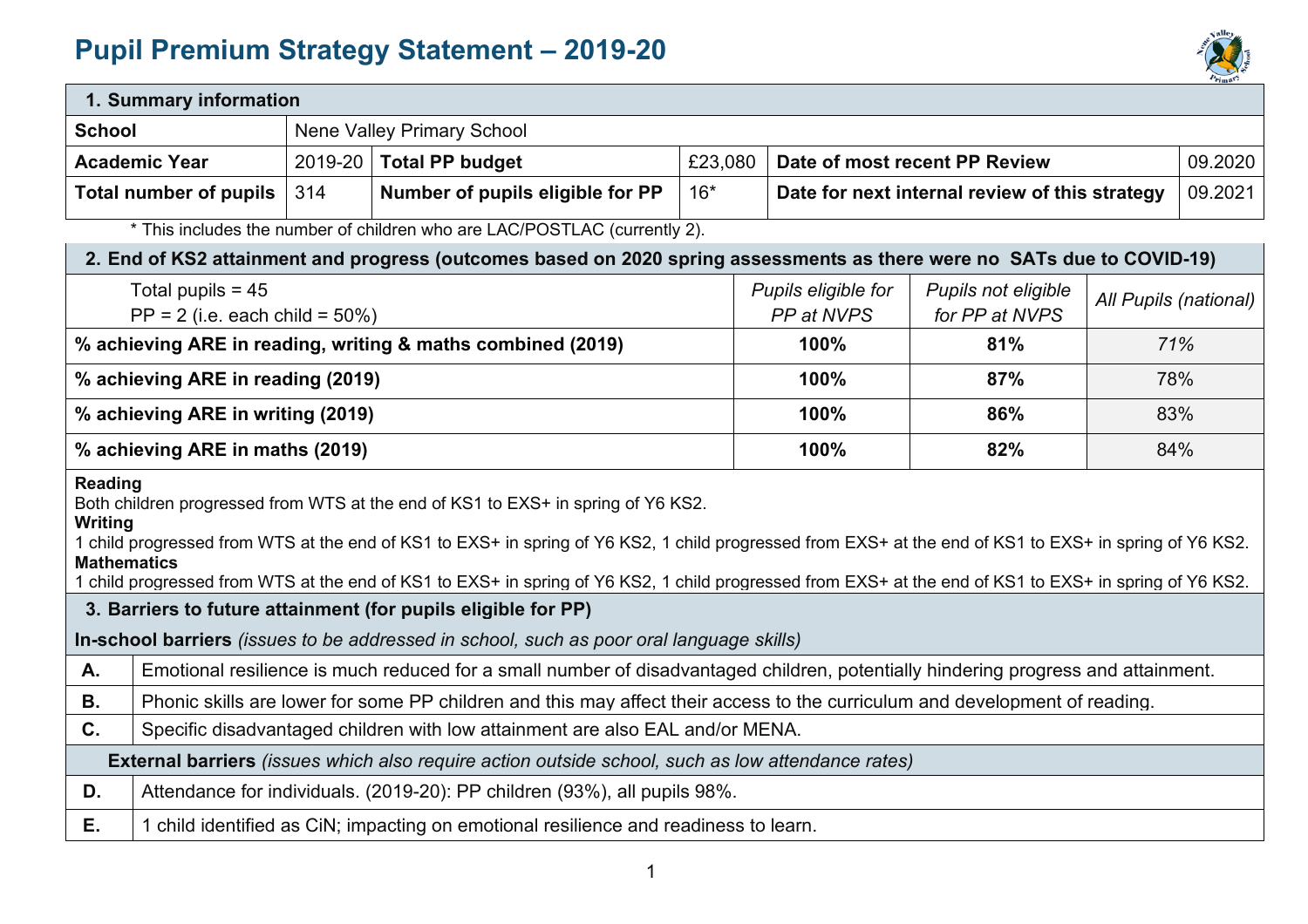|           | 4. Desired outcomes (Desired outcomes and how they will be measured)                                                                                                                          | <b>Success criteria</b>                                                                                                                                               |  |  |
|-----------|-----------------------------------------------------------------------------------------------------------------------------------------------------------------------------------------------|-----------------------------------------------------------------------------------------------------------------------------------------------------------------------|--|--|
| A. E.     | Increased confidence for those children struggling with social<br>relationships and greater readiness for learning.                                                                           | Teachers report increased readiness to learn and<br>confidence in both attitudes to learning and resolving                                                            |  |  |
| <b>B.</b> | Identified pupils are demonstrating good phonic knowledge and are able<br>to apply their skills effectively.                                                                                  | Continued success in Y1 and Y2 phonic check as well as<br>clear retention of phonemes and use within reading.                                                         |  |  |
| C.        | EAL/MENA children are effectively inducted into school, have access to<br>appropriate resources to support their learning and demonstrate<br>confidence within lessons and on the playground. | Where children with EAL have joined, they talk about their<br>induction and buddies and make rapid progress with their<br>development in English based on DfE coding. |  |  |
| D.        | Continued improvement in attendance so attendance rates remain<br>comparable with those for non-disadvantaged children.                                                                       | Gap in attendance figures remains very low or better. No<br>disadvantaged children are persistent absentees.                                                          |  |  |

| Record of pupil premium spending by item/project 2019-20                                                                                                                       |                |                                                                                                                                                                                                                                                                                                                                                                                             |                                                                                                                                                                                                                                                                                                                                                                 |  |
|--------------------------------------------------------------------------------------------------------------------------------------------------------------------------------|----------------|---------------------------------------------------------------------------------------------------------------------------------------------------------------------------------------------------------------------------------------------------------------------------------------------------------------------------------------------------------------------------------------------|-----------------------------------------------------------------------------------------------------------------------------------------------------------------------------------------------------------------------------------------------------------------------------------------------------------------------------------------------------------------|--|
| Item/Project                                                                                                                                                                   | Cost           | <b>Objectives</b>                                                                                                                                                                                                                                                                                                                                                                           | <b>Outcomes</b>                                                                                                                                                                                                                                                                                                                                                 |  |
| Speech & Language, including<br>language development for EAL<br>children and targeted support for<br>MENA.<br>Reading Buddies/1:1 reading/Better<br><b>Reading Partnership</b> | £1000<br>£3000 | Progress against individual<br>programmes provided by SaLT service<br>and in-house programmes.<br>Development of vocabulary for EAL.<br>Training for volunteers. 1:1 reading<br>session for $\frac{1}{2}$ hour per week. Greater<br>confidence and progress in reading.<br>1:1 sessions provided by class<br>teachers and TAs. 1:1 reading<br>intervention - Better Reading<br>Partnership. | EAL children making solid progress in terms of<br>social vocabulary and language. Needs further<br>work to impact on academic progress across the<br>curriculum<br>70% of children working at expected based on<br>spring 2 assessments. This is higher than the<br>original end of year forecasts and shows good<br>progress was being made up until oockdown. |  |
| TA intervention                                                                                                                                                                | £2500          | Non-class based TA support for<br>assessment, identification of needs,<br>delivery of 1:1 teaching programmes<br>and interventions (e.g. Phonographix).                                                                                                                                                                                                                                     | TA intervention highly effective for nurture group<br>work and strengthening resilience, ensuring<br>minimal disruption due to poor attendance or<br>absence from class. Ravens Matrices used                                                                                                                                                                   |  |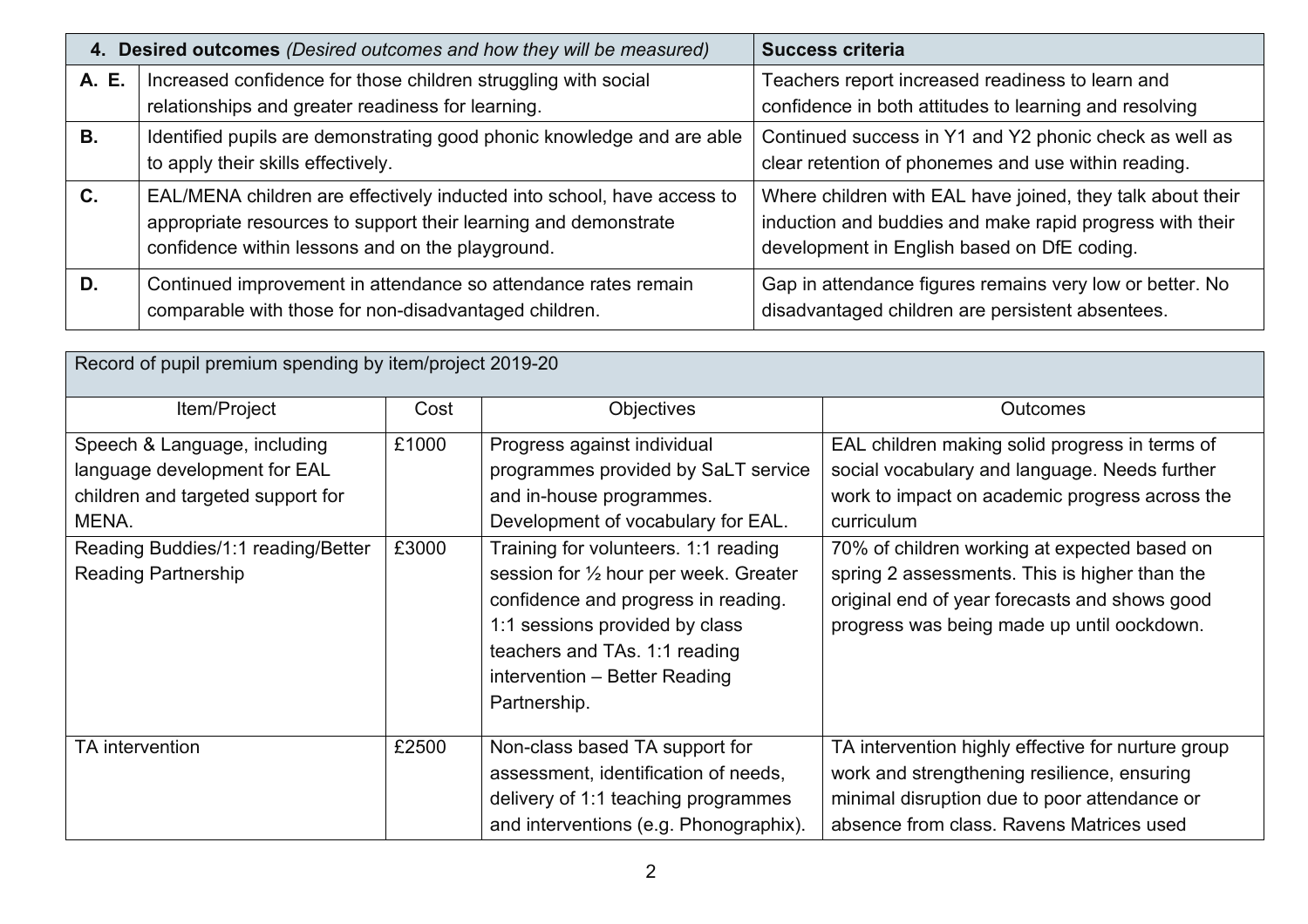|                                       |       | School better positioned for early      | effectively to identify individual support needed and |
|---------------------------------------|-------|-----------------------------------------|-------------------------------------------------------|
|                                       |       | identification of needs and delivering  | targeted. Individual assessments ensured greater      |
|                                       |       | appropriately targeted responses for    | clarity over where to target support.                 |
|                                       |       | 1:1 work. Nurture group enables         |                                                       |
|                                       |       | greater emotional resilience.           |                                                       |
| Sensory Circuits sessions provided    | £1900 | Targeted intervention for children      | As with nurture groups, sensory circuits enabled      |
| each morning to target children       |       | struggling with the start of the school | children to access the classroom following start of   |
| needing a structured and settled      |       | day – attention and other sensory       | day interventions and demonstrate readiness to        |
| approach to school as well as         |       | needs. Improved focus on learning and   | learn.                                                |
| identified OT recommended support.    |       | less disruptive. Also, responding to    |                                                       |
|                                       |       | specific Occupational Therapy advice    |                                                       |
| AfA structured conversations          | £900  | Release time for implementation of      | Good relationships developed between home and         |
|                                       |       | Achievement for All structured          | school with parents directly supported for providing  |
|                                       |       | conversations. Better                   | strategies outside of school.                         |
|                                       |       | parent/teacher/pupil partnership.       |                                                       |
| <b>Precision Teaching</b>             | £2125 | 1:1 sessions - daily core skills -      | Core skills well developed meaning lesser impact      |
|                                       |       | spelling, key words, phonics, number    | on working memory. Children targeted secure in        |
|                                       |       | bonds/facts etc.                        | number bonds, phoneme/grapheme                        |
|                                       |       |                                         | correspondence etc.                                   |
| <b>Breakfast Club</b>                 | £570  | Improved punctuality and attendance.    | Targeted children in school on time and ready to      |
|                                       |       |                                         | learn.                                                |
|                                       |       |                                         |                                                       |
| 1 <sup>st</sup> Class@Writing (Pirate | £2000 | Focused support to develop writing      | 70% of PP children in Phase 3/4 working at            |
| intervention). Y3/4.                  |       | skills. Varied, depending on age, but   | expected level based on both spring accurate          |
|                                       |       | linked to writing assessment criteria.  | assessments and summer forecasts.                     |
| 1:1 Mathematics, including            | £500  | Secure basic number skills and          | As above - supported core skill development           |
| arithmetic                            |       | number facts.                           | provided through precision teaching.                  |
|                                       |       |                                         |                                                       |
| Y2 mathematics booster                | £350  | Increased progress in basic number      | 2/4 children working at EXS+. All making at least     |
|                                       |       | skills and retention and application of | expected progress.                                    |
|                                       |       | basic number facts.                     |                                                       |